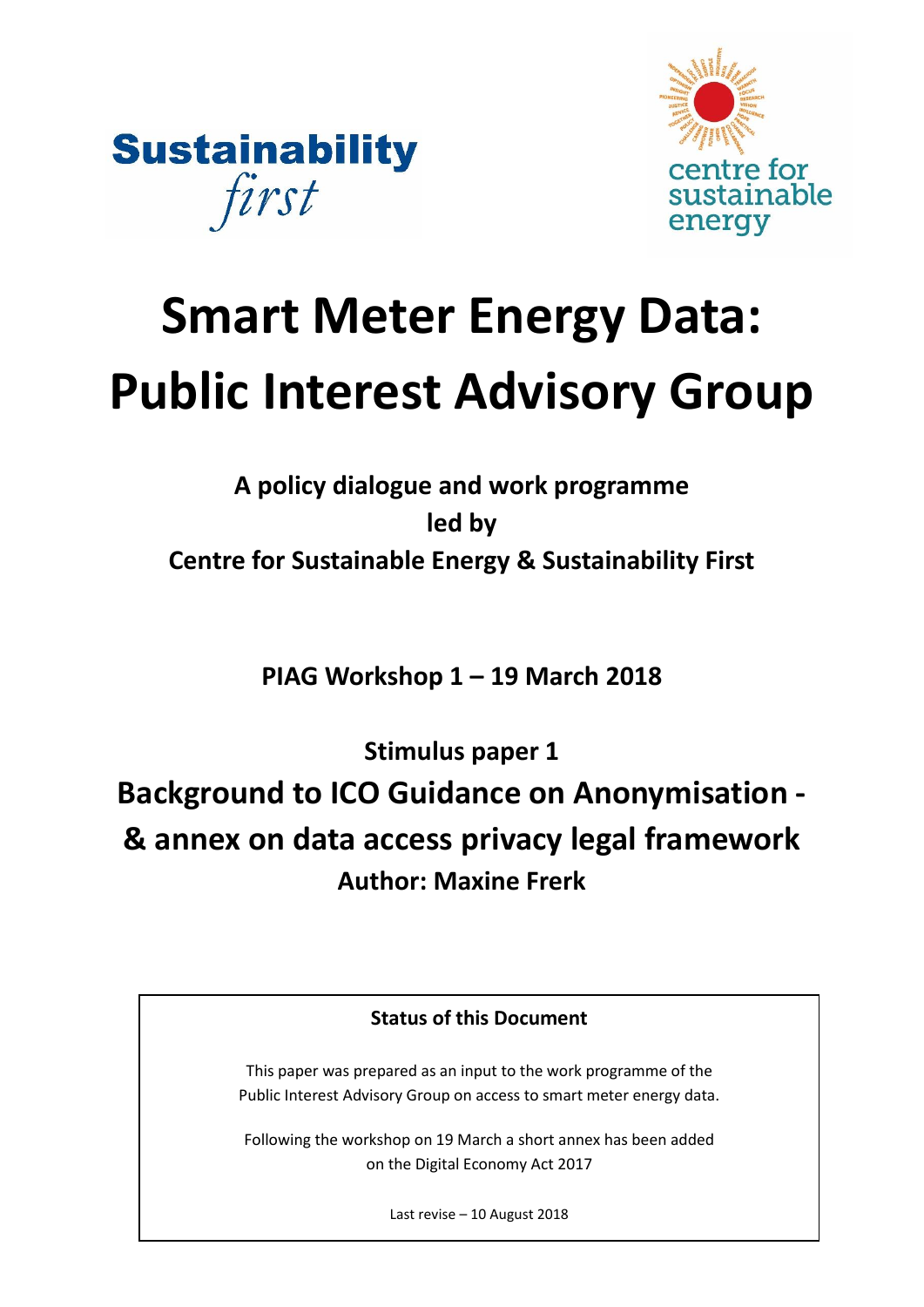## **1. Introduction**

The basic privacy framework governing access to smart meter data comprises the Data Protection Act (DPA), being superseded in May by the General Data Protection regulation (GDPR) and the smart meter specific Data Access and Privacy Framework (DAPF). These were discussed briefly at the PIAG kick-off meeting and a recap is provided in the Annex to this paper.

The Information Commissioner (ICO) is responsible for oversight of the DPA / GDPR and produces guidance on a range of issues. Of particular relevance from PIAG's perspective is the guidance produced on anonymisation<sup>1</sup> back in 2012. This paper draws out the salient points but the full guidance includes more detail in particular on technical options.

The guidance is based on the premise that underpins PIAG – that open data can be of real public benefit but that care is needed to maintain privacy protections. The guidance sets out the range of factors that the ICO has considered in cases where these tensions arise and hence provides valuable insights for thinking about access to smart meter data

"*If we assess the risks properly and deploy it in the right circumstances, anonymisation can allow us to make information derived from personal data available in a form that is rich and usable, whilst protecting individual data subjects*".

### **2. Overview**

The EU Data Protection Directive (from which the DPA stems) makes clear that the principles of data protection shall not apply to data rendered anonymous in such a way that the data subject is no longer identifiable.

The test set out in the DPA is that this means that there is not a "reasonable likelihood" of the individual being identified from the anonymised data. The ICO recognises that it is impossible to be 100% sure that re-identification cannot happen and courts have taken a balanced approach. The guidance captures the sorts of factors to take into account in weighing the risks.

The GDPR on the face of it introduces a higher hurdle around the use of anonymised data but it still refers to considering "all the means likely to be used" and that time and cost can be taken into account. Whether this represents a fundamental difference in practice will be dependent on the court's interpretation of the legislation. However the ICO has said that the current guidance on anonymisation is consistent with GDPR.

Given the test is essentially a risk-based assessment the guidance sets out the sorts of factors that should be considered in any Privacy Impact Assessment. These are summarised below.

 $\overline{a}$ <sup>1</sup> <https://ico.org.uk/media/for-organisations/documents/1061/anonymisation-code.pdf>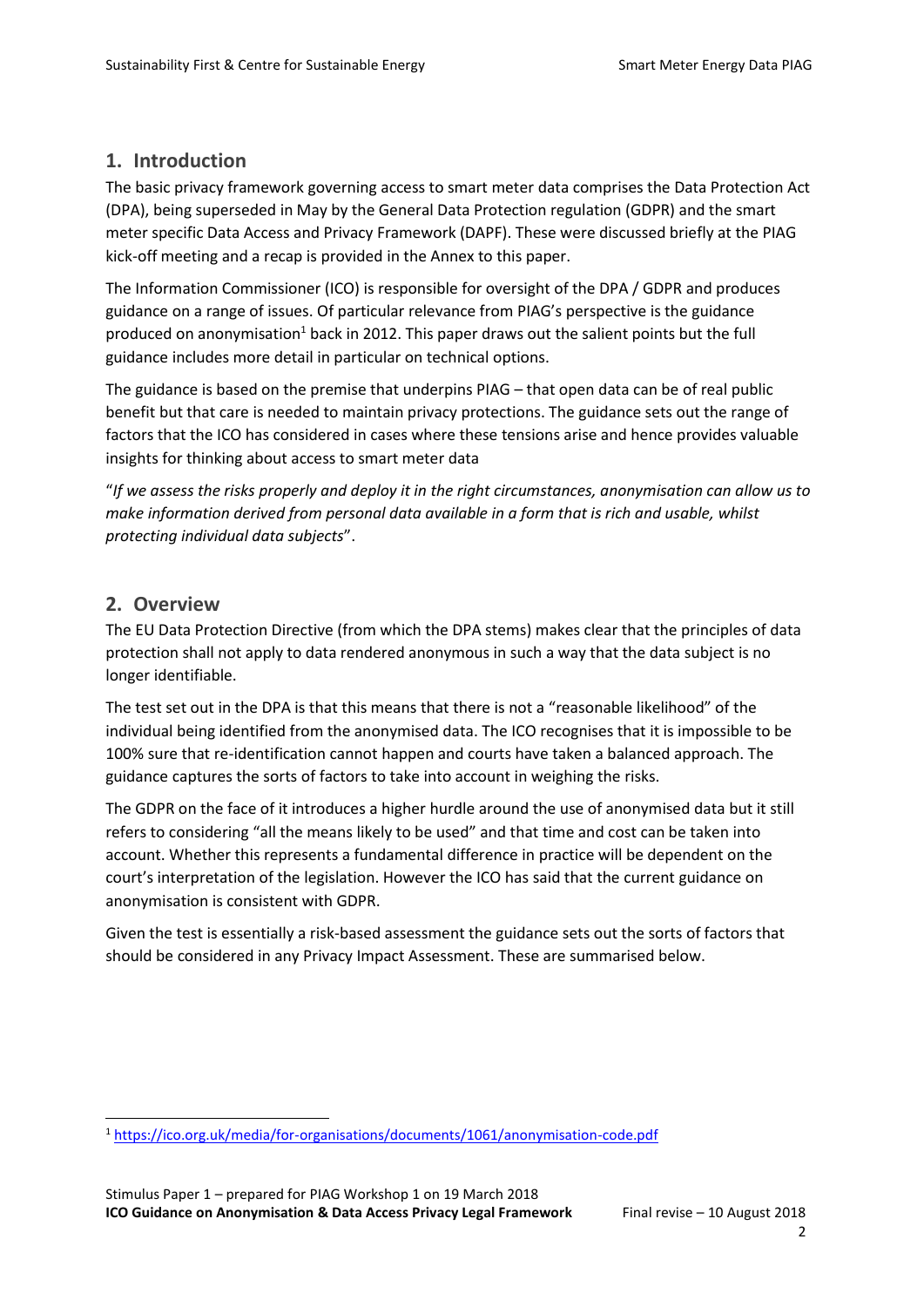# **3. Key considerations**

#### *The motivated intruder test*

In thinking about the risks of data being re-identified the ICO advocates the use of a "motivated intruder test". The idea is that in judging the risks of re-identification you should look at it through the lens of someone who has a motivation to link an individual and their data (which could be for a variety of reasons) and uses a range of public information to do so. However they are not assumed to have particular technical expertise such as computer hacking skills.

The 'motivated intruder' test sets the bar higher than considering whether a 'relatively inexpert' member of the public can achieve re-identification, but lower than considering whether someone with access to a great deal of specialist expertise, analytical power or prior knowledge could do so.

In developing the Data Access and Privacy Framework for smart metering it was acknowledged that there could well be individuals who were motivated to undermine the rollout by demonstrating that smart meter data was insecure. The concept of a motivated intruder thus has clear relevance to smart metering.

The ICO also advocates "penetration testing" – attempting to re-identify personal information using the sorts of information that would be available to a motivated intruder.

#### *Forms of anonymisation*

 $\overline{a}$ 

The term 'anonymised data 'is used to refer to data that does not itself identify any individual and that is unlikely to allow any individual to be identified through its combination with other data.

There are in essence two approaches that can be taken to anonymisation:

- Pseudonymisation (or de-identification): where individual records are retained but the link to the individual is removed. In some cases an alternative identifier may be used that is only known to the originator of the data but that may help with data linking in future<sup>2</sup>;
- Aggregation: where individual records are combined to present statistical information.

In terms of re-identification, pseudonymisation carries the greatest risks, including where personal knowledge (eg that a neighbour was on holiday for a certain period) would allow the individual's data record to be identified. The ICO acknowledges that for some purposes individual level data is needed but where this is to enable the provision of services for example, consent may be the best route.

The risks with aggregated data arise if aggregation is done on a number of different bases which mean that by comparing sources "jigsaw re-identification" can occur.

 $2$  Pseudonymisation is defined in the GDPR but was not mentioned in the previous directive. The GDPR encourages the use of pseudonymisation as a general security measure. By holding the de-identified data separately from the "additional information," the GDPR permits data handlers to use personal data more liberally without fear of infringing the rights of data subjects.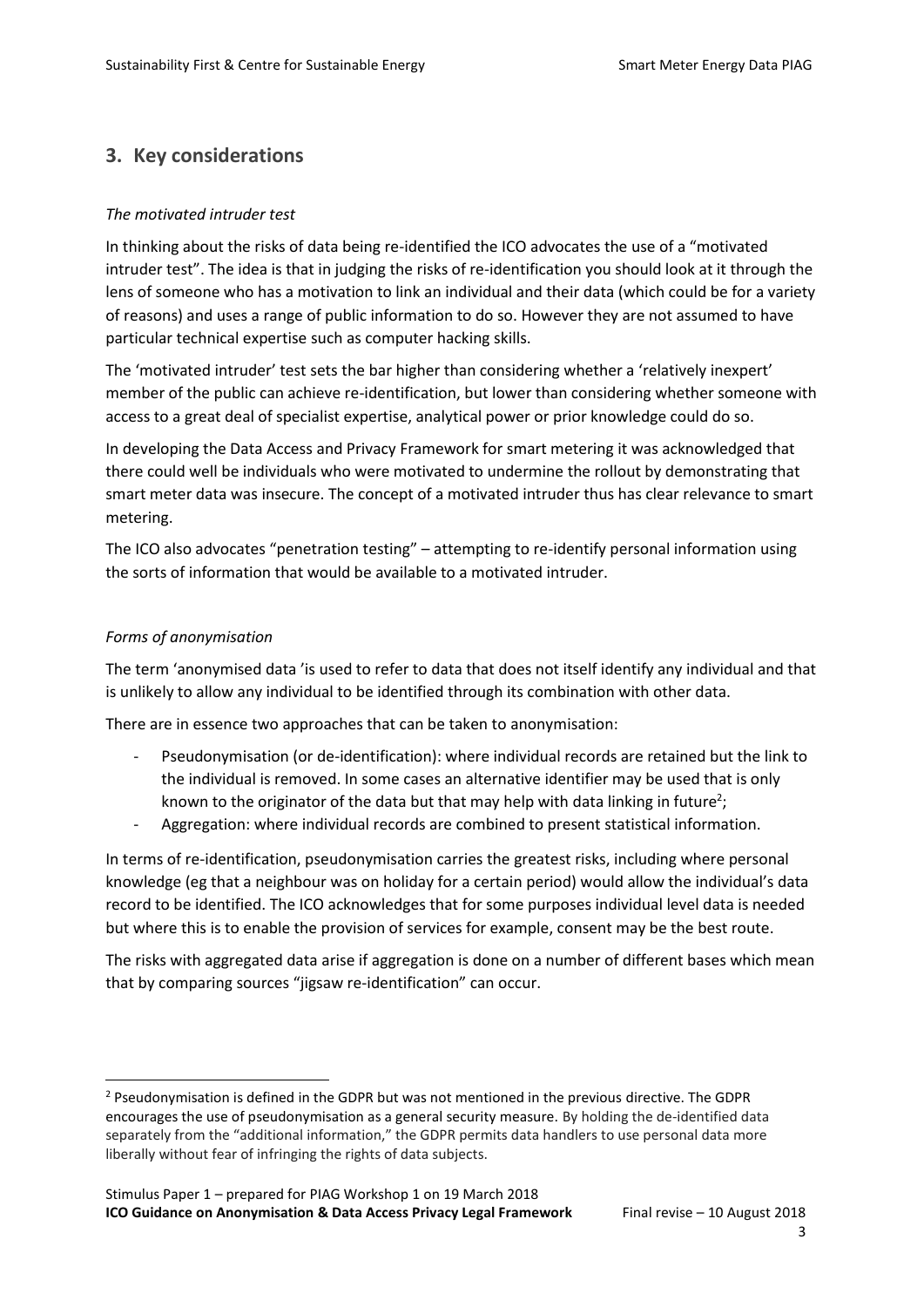Clearly the risk of combining information to produce personal data increases as data linkage techniques and computing power develop, and as more potentially 'match-able' information becomes publicly available. A judgment therefore has to be made as to the level of risk involved.

#### *Publication versus limited disclosure*

The ICO draws a clear distinction between the publication of data and providing data to a closed community, for example for research purposes, where the use of the data can be controlled eg by contract.

Clearly the risks are higher with publication of data.

The ICO concludes that in general data for publication should be aggregated. However pseudonymised data may be made available within a closed community where more protections can be put in place governing how the data is to be used:

*"In general, the more detailed, linkable and individual-level the anonymised data is, the stronger the argument for ensuring only limited access to it. ….The more aggregated and non-linkable the anonymised data is, the more possible it is to publish it".*

Where data is being made available on a limited access basis then safeguards can be put in place covering for example the uses of the data, training of staff, encryption and physical security, restrictions on disclosure or copying, prohibition of re-identification, and penalties for breaches

For aggregated data, governance arrangements are still needed to oversee the different levels of eg geographic aggregation to minimise the risk of jigsaw re-identification.

#### *Other considerations around risk*

As part of a risk-based approach the ICO also encourages thought to be given to the level of detriment that could result in the event that data is re-identified. Clearly the more sensitive the data the more risk averse one should be.

Some specific factors that the ICO suggests should be considered are:

- That historic data is typically less sensitive than real time data (especially old historic data);
- That samples from an individual's records will typically be less sensitive than the full record;
- Banding or "blurring" of data can reduce its sensitivity and the risk of re-identification.

If aggregating across geography then the level of postcode is relevant. For example full postcode equates to approx 15 households (although some postcodes only relate to a single property). The postcode minus the last digit equates to approx 120/200 households

Any organisation involved in the anonymisation and disclosure of data, should have an effective and comprehensive governance structure in place that will address the practical issues surrounding the production and disclosure of anonymised data. The ICO encourages organisations to be transparent about what they do in terms of anonymisation.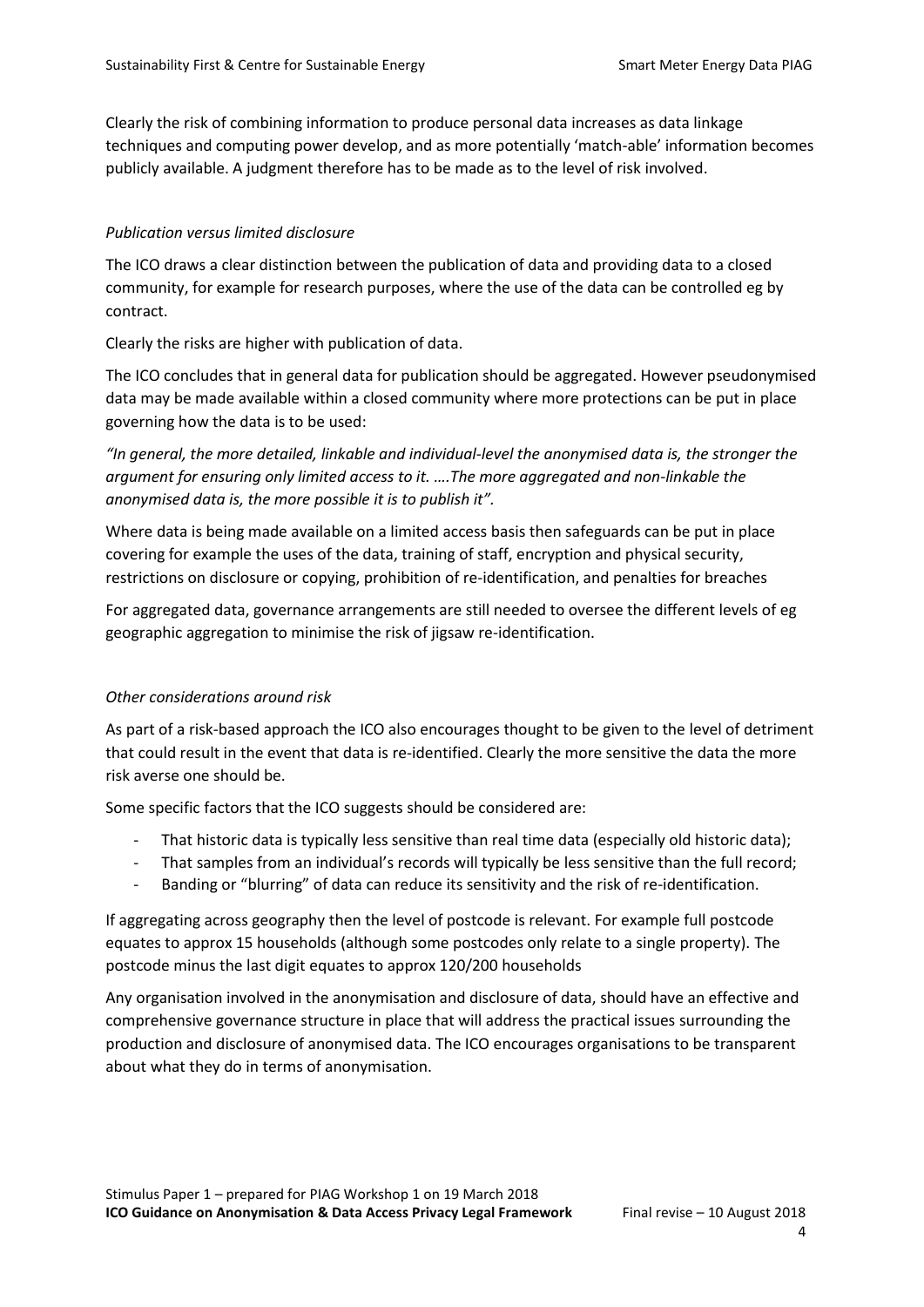#### *Practicalities around consent*

The guidance is explicit that consent is not needed to legitimise the anonymisation of data (although it could be viewed as a form of processing). In part this is an argument about practicality but primarily it reflects the fact that anonymisation could not be said to cause unwarranted damage or distress (the only basis on which processing can be prevented under the DPA, although that changes with GDPR). That said the guidance does talk about the need to consider the basis on which the data was originally collected and that if very restrictive commitments were given as to future usage then these should be respected.

Moreover, if there is any prospect of re-identification then the individual's consent should be sort. The DPA provides an exemption for the processing of data for research or statistical purposes.

#### *Trusted third parties*

The guidance discusses the role of trusted third parties. A trusted third party is an organisation which can be used to convert personal data into an anonymised form. This is particularly useful in the context of research, as it allows researchers to use anonymised data in situations where using raw personal data is not necessary or appropriate. Trusted third parties can be used to link datasets from separate organisations, and then create anonymised records for researchers. Examples of how this is done in the health sector are included in the PIAG stimulus paper on data ethics.

#### *Further guidance*

 $\overline{a}$ 

The ICO guidance document contains a range of case studies and further details on different anonymisation techniques. This includes examples such as cryptographic hash techniques to support pseudonymisation and data perturbation (eg adding noise into the data to reduce the sensitivity). We may wish to explore these technical options later in the PIAG programme.

An Anonymisation Network led by a number of academics has been established to explore issues in greater depth. This has its own website and has produced a handbook<sup>3</sup>. It may be worth engaging with this group as PIAG thinking develops.

<sup>3</sup> <http://ukanon.net/wp-content/uploads/2015/05/The-Anonymisation-Decision-making-Framework.pdf>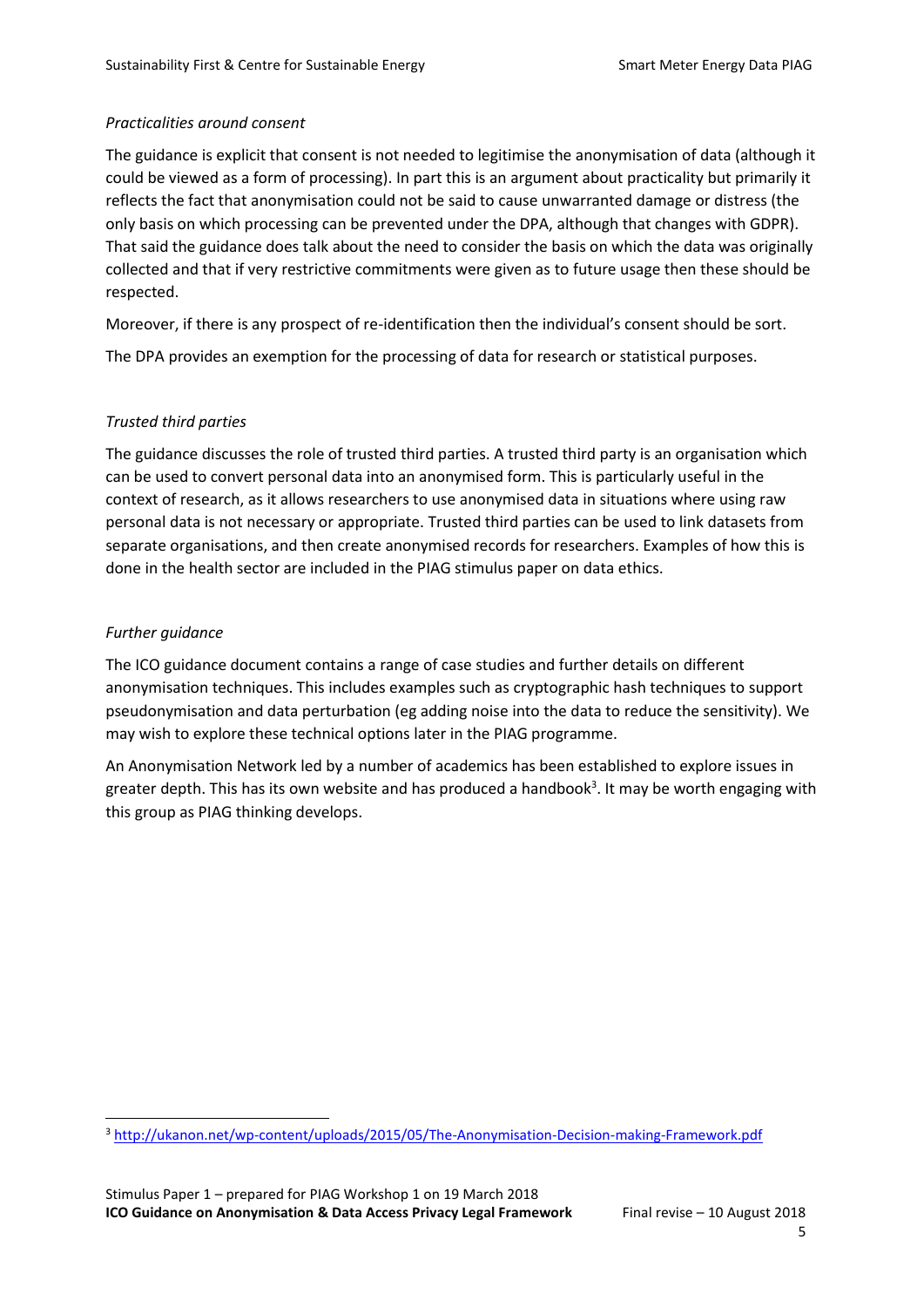# **Annex 1: Smart Metering Privacy Legislative Framework**

#### *Data Protection Act<sup>4</sup>*

The Data Protection Act 1998 (DPA) is concerned with 'personal data'. It says that 'personal data' means: data which relate to a living individual who can be identified— (a) from those data, or (b) from those data and other information which is in the possession of, or is likely to come into the possession of, the data controller. The DPA sets out a number of principles:

1. Personal data shall be processed fairly and lawfully and, in particular, shall not be processed unless –

(a) at least one of the conditions in Schedule 2 is met, and

(b) in the case of sensitive personal data, at least one of the conditions in Schedule 3 is also met.

- 2. Personal data shall be obtained only for one or more specified and lawful purposes, and shall not be further processed in any manner incompatible with that purpose or those purposes.
- 3. Personal data shall be adequate, relevant and not excessive in relation to the purpose or purposes for which they are processed. This links with the concept of "data minimisation". An organisation should identify the minimum amount of personal data they need to properly fulfil their purpose. They should hold that much information, but no more.
- 4. Personal data shall be accurate and, where necessary, kept up to date.
- 5. Personal data processed for any purpose or purposes shall not be kept for longer than is necessary for that purpose or those purposes. The GDPR provides specific exemptions to this around statistical data as noted below.
- 6. Personal data shall be processed in accordance with the rights of data subjects under this Act.
- 7. Appropriate technical and organisational measures shall be taken against unauthorised or unlawful processing of personal data and against accidental loss or destruction of, or damage to, personal data.
- 8. Personal data shall not be transferred to a country or territory outside the European Economic Area unless that country or territory ensures an adequate level of protection for the rights and freedoms of data subjects in relation to the processing of personal data.

The conditions for processing are set out in Schedules 2 and 3 to the Data Protection Act. Processing, in this context means obtaining, recording or holding the information or data or carrying out any operation or set of operations on the information or data. Unless a relevant exemption applies, at least one of the following conditions must be met whenever you process personal data:

- The individual whom the personal data is about has consented to the processing.
- The processing is necessary in relation to a contract which the individual has entered into or because the individual has asked for something to be done so they can enter into a contract.
- The processing is necessary because of a legal obligation that applies to you (except an obligation imposed by a contract).
- The processing is necessary to protect the individual's "vital interests". This condition only applies in cases of life or death;
- The processing is necessary for administering justice, or for exercising statutory, governmental, or other public functions
- The processing is in accordance with the "legitimate interests" condition.

 $\overline{a}$ <sup>4</sup> <https://ico.org.uk/for-organisations/guide-to-data-protection/>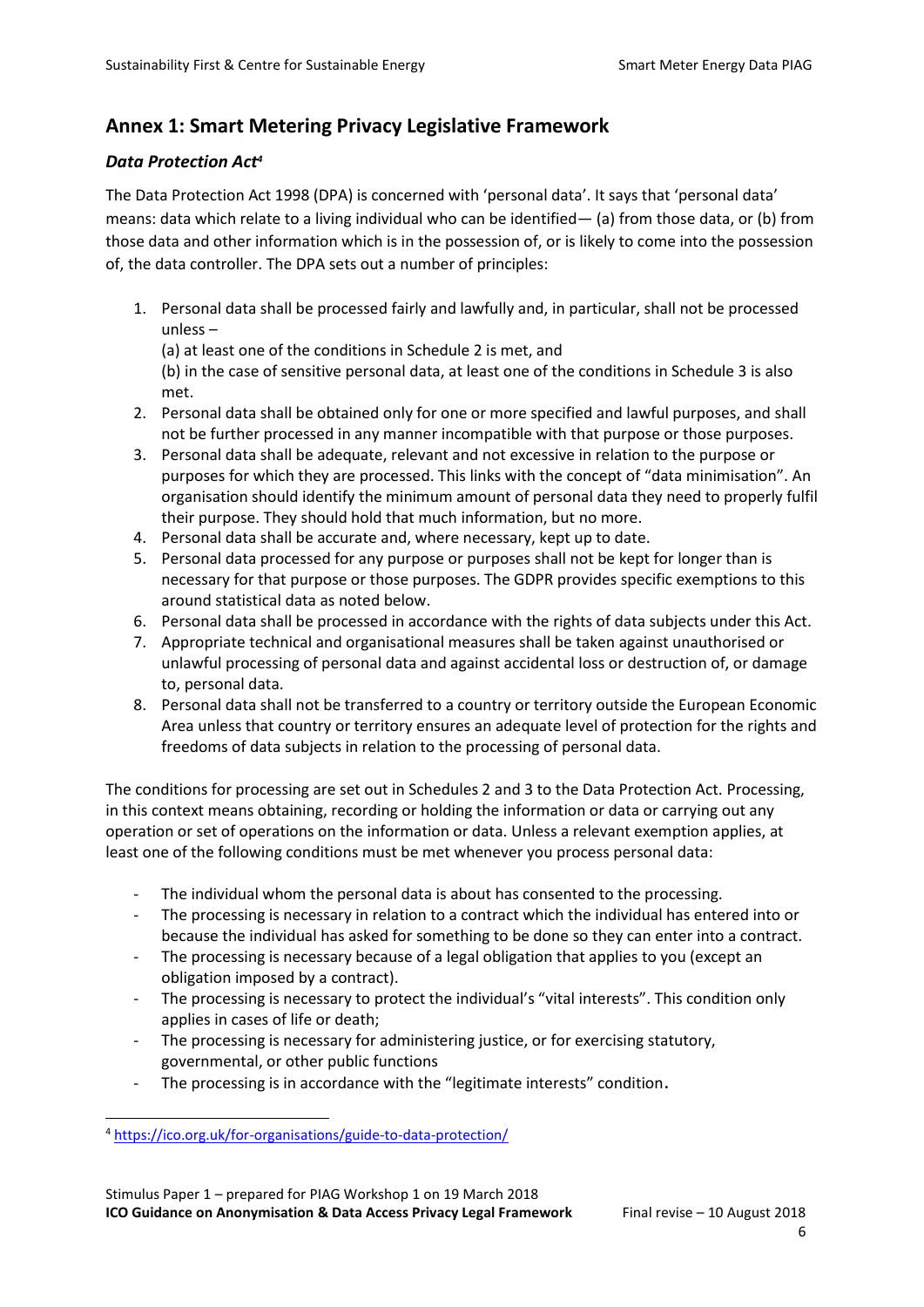#### *General Data Protection Regulation (GDPR) 5*

The General Data Protection Regulation comes into force on 25 May 2018. As a Regulation it has direct effect but the Data Protection Bill 2017-19, which has just concluded its second reading in the Commons, will formally implement the GDPR by clarifying how certain derogations apply in a GB context, establishing the ICO as the relevant national body and repealing the DPA. The Bill also covers other data related issues around immigration and the press. The House of Commons library briefing<sup>6</sup> provides a good overview including on the impacts of Brexit.

The definition of personal data and the lawful basis for processing information have not changed materially under the GDPR.

The data protection principles are revised but are broadly similar to the principles in the DPA: fairness, lawfulness and transparency; purpose limitation; data minimisation; data quality; security, integrity and confidentiality. A new accountability principle makes controllers responsible for demonstrating compliance with the data protection principles.

There is a new (or arguably re-framed) condition for processing around performance of a public task where processing is necessary for the performance of a task carried out in the public interest or in the exercise of official authority vested in the controller. The public task must be set out in law.

Personal data must be collected for specified, explicit and legitimate purposes and not further processed in a way incompatible with those purposes. Further processing of personal data for archiving purposes in the public interest, or scientific and historical research purposes or statistical purposes shall not be considered incompatible with the original processing purposes

The key changes of most relevance to smart metering are probably around consent and the right to data portability. There are also now explicit references to pseudonymisation.

#### *Consent*

 $\overline{a}$ 

The GDPR is clearer that an indication of consent must be unambiguous and involve a clear affirmative action (an opt-in). It specifically bans pre-ticked opt-in boxes. It also requires individual ('granular') consent options for distinct processing operations. Consent should be separate from other terms and conditions and should not generally be a precondition of signing up to a service.

The GDPR has references to both 'consent' and 'explicit consent'. The difference between the two is not clear given that both forms of consent have to be freely given, specific, informed and an unambiguous indication of the individual's wishes. Explicit consent however may require a positive opt-in or declaratory statement.

<sup>5</sup> <https://ico.org.uk/for-organisations/guide-to-the-general-data-protection-regulation-gdpr/>

<sup>6</sup> <http://researchbriefings.parliament.uk/ResearchBriefing/Summary/CBP-8214#fullreport>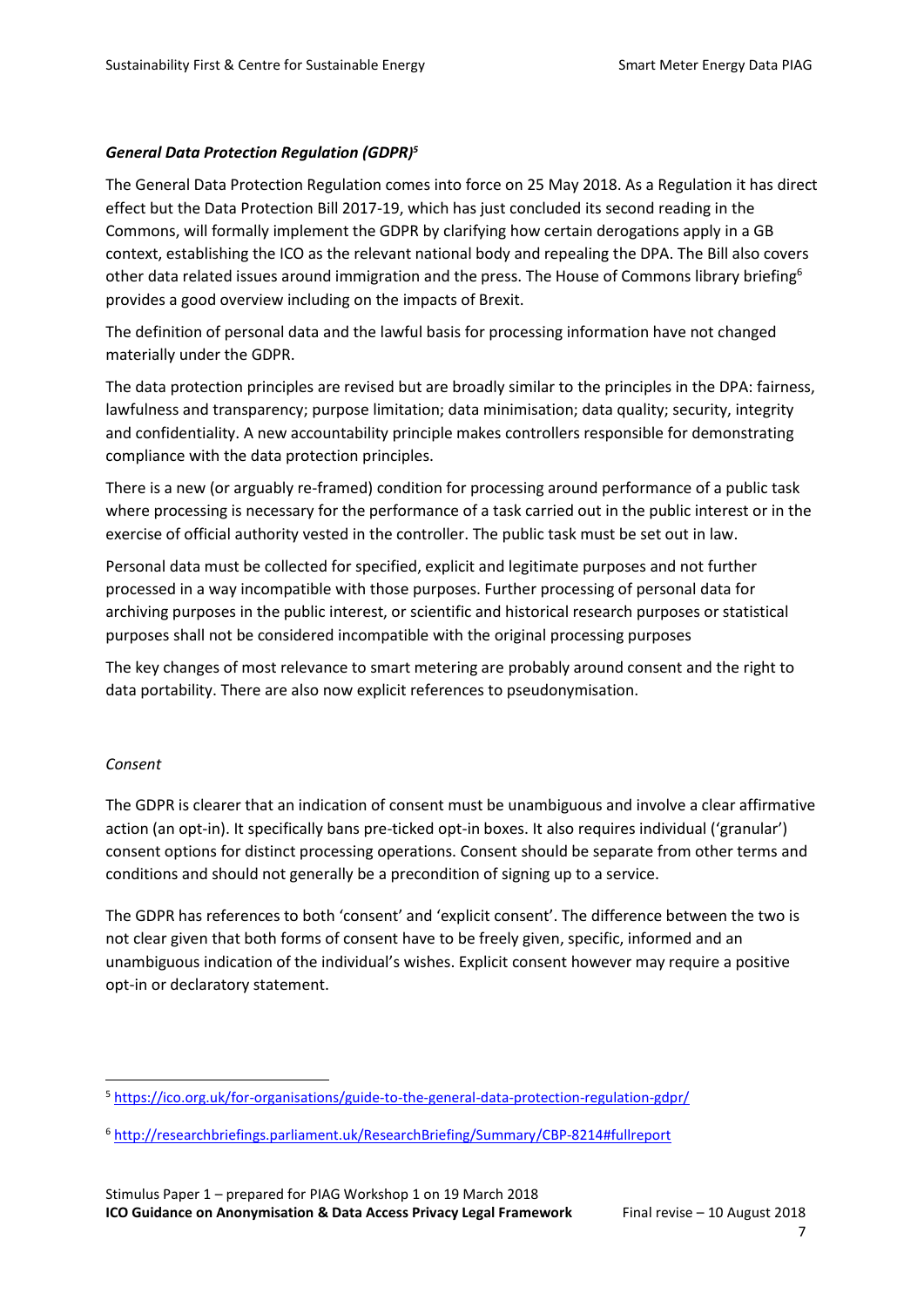Although the higher thresholds for consent have been flagged as a concern in the smart metering context, the ICO guidance makes clear that:

- Consent is one lawful basis for processing, but there are alternatives (as set out above). Consent is not inherently better or more important than these alternatives.
- Consent is appropriate if you can offer people real choice and control over how you use their data, and want to build their trust and engagement. But if you cannot offer a genuine choice, consent is not appropriate.
- Public authorities, employers and other organisations in a position of power over individuals should avoid relying on consent unless they are confident they can demonstrate it is freely given.

The ICO observes that confusion can arise as to whether individuals have to be given a choice and have to agree to their data being used in a particular way. In a strict data protection sense, the law generally provides alternatives to individual consent for data usage. In the ICO's view policy makers need to be much clearer as to whether they are giving people a choice, or whether they are going to go ahead without consent – or even in the face of objection – because it is in the public interest to do so.

From a smart metering perspective, the importance of consent and giving consumers a choice over the use of their data is driven as much by the need to encourage take-up of smart meters as it is by strict privacy and DPA concerns.

#### *Data Portability*

The right to data portability allows individuals to obtain and reuse their personal data for their own purposes across different services.

Data controllers must provide the personal data in a structured, commonly used and machine readable form. Open formats include CSV files. Machine readable means that the information is structured so that software can extract specific elements of the data. The information must be provided free of charge.

If the individual requests it, the data controller may be required to transmit the data directly to another organisation if this is technically feasible.

The Midata arrangements in GB effectively meet these requirements.

#### *Pseudonymisation*

The GDPR includes explicit reference to pseudonymisation. As noted above it is seen primarily as a way of minimising security risks where companies are holding data over a long period for example.

The GDR instructs controllers to implement appropriate safeguards to prevent the "unauthorised reversal of pseudonymisation." To mitigate the risk, controllers should have in place appropriate

Stimulus Paper 1 – prepared for PIAG Workshop 1 on 19 March 2018 **ICO Guidance on Anonymisation & Data Access Privacy Legal Framework** Final revise – 10 August 2018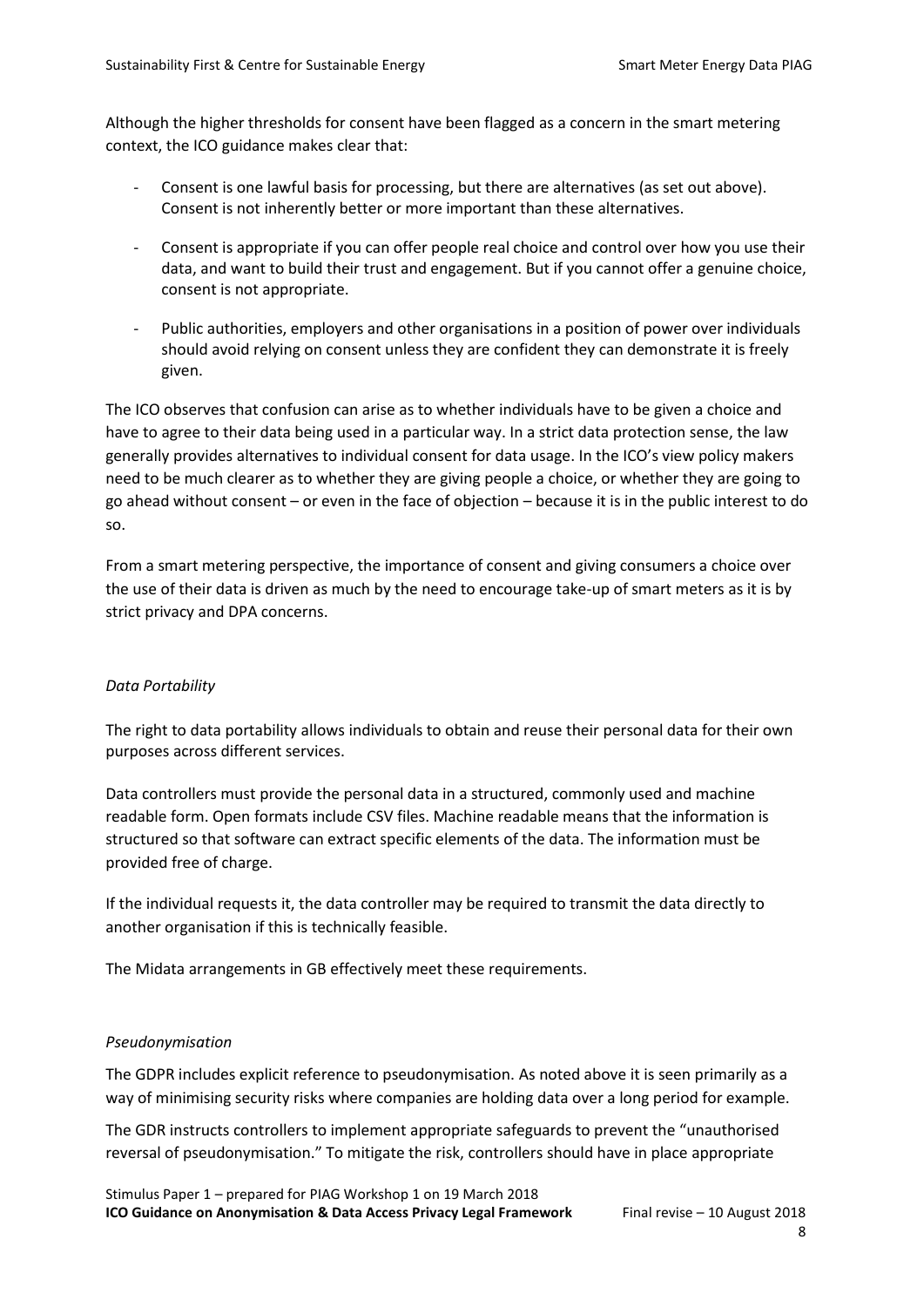technical (e.g. encryption, hashing or tokenization) and organisational (e.g. agreements, policies, privacy by design) measures separating pseudonymous data from an identification key.

The GDPR also talks more generally about the reidentification risk and the need to consider whether a method of reidentification is "reasonably likely to be used, such as singling out, either by the controller or by another person to identify the natural person directly or indirectly." Such an analysis is necessarily contextual and "account should be taken of all the objective factors, such as the costs of and the amount of time required for identification, taking into consideration the available technology at the time of the processing and technological developments."

#### *Smart Metering Data Access and Privacy Framework (DAPF)*

The DAPF was put in place by government to provide clarity around the arrangements for smart meter data and to build confidence in the smart meter rollout. Government has made clear that consumers will not be forced to have a smart meter and for that decision to be meaningful consumers need to be clear how their data will be used. Changing the arrangements subsequently raises potential concerns (which the ICO has flagged) about the basis on which consumers who already have smart meters agreed to the installation.

The basic principle (which is reflected in the Article 29 working party opinion on smart metering) is that consumers should have a choice about the use of their data except where that data is required for regulatory purposes. Guidance on Privacy Impact Assessments for smart metering issued by the A29 Working Party<sup>7</sup> made clear that some of the issues with smart meters were about wider human rights not just privacy.

The DAPF is focussed on consumption data and is geared towards domestic consumers although microbusinesses are also within scope.

In developing the DAPF DECC carried out a privacy impact assessment<sup>8</sup> which explored the nature of the risks involved and which provides a helpful starting point for what an updated smart metering PIA might cover.

The DAPF sets out the arrangements for supplier access to data in that:

- Suppliers are entitled to access monthly data for billing purposes;
- Suppliers are entitled to daily data for any purpose other than marketing but consumers have a right to opt out;
- Suppliers can access half-hourly data (or other data for marketing) only if the customer opts in.

 $\overline{a}$ 7

[http://www.garanteprivacy.it/documents/guest/normativa%20internazionale/Articolo%2029/WP209%20Opinio](http://www.garanteprivacy.it/documents/guest/normativa%20internazionale/Articolo%2029/WP209%20Opinion%2007%202013%20Opinion%20smart%20grids.pdf) [n%2007%202013%20Opinion%20smart%20grids.pdf](http://www.garanteprivacy.it/documents/guest/normativa%20internazionale/Articolo%2029/WP209%20Opinion%2007%202013%20Opinion%20smart%20grids.pdf)

<sup>8</sup> [https://www.gov.uk/government/uploads/system/uploads/attachment\\_data/file/43044/7226-sm-privacy](https://www.gov.uk/government/uploads/system/uploads/attachment_data/file/43044/7226-sm-privacy-ia.pdf)[ia.pdf](https://www.gov.uk/government/uploads/system/uploads/attachment_data/file/43044/7226-sm-privacy-ia.pdf)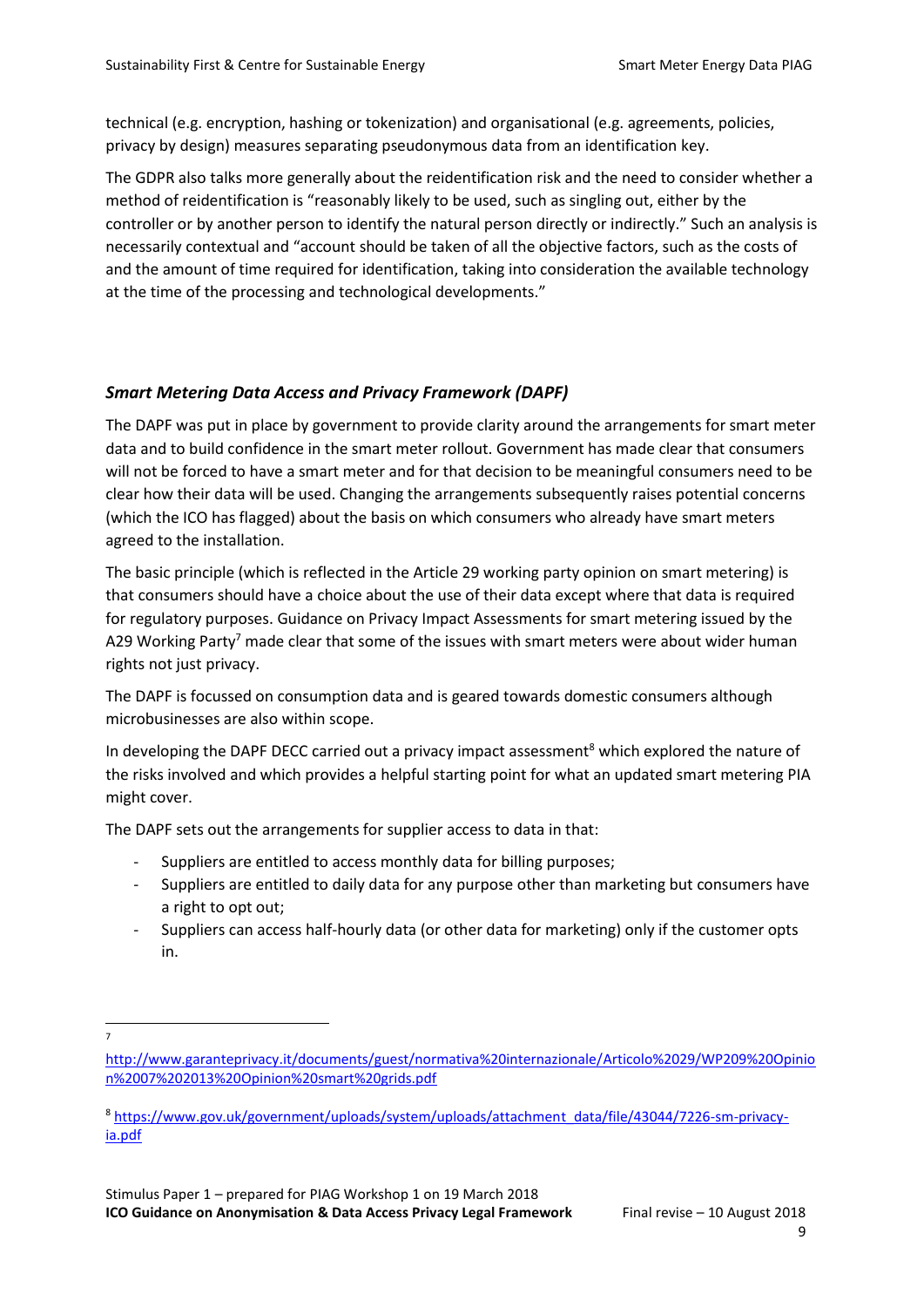Ofgem are currently considering the options for enabling half-hourly settlement which it was always acknowledged would need a change to these rules.

Under the DAPF Distribution Network companies can access half-hourly data for regulated purposes if they can satisfy Ofgem that the data will be suitably anonymised / aggregated.

Third parties can access the data with customer consent. However they also need to become SEC (Smart Energy Code) parties and meet stringent security requirements. In particular, third parties will be required through the Code to:

- Take steps to verify that the request for third party services has come from the individual in question;
- Obtain explicit (opt-in) consent from consumers before requesting data from the DCC; and
- Provide reminders to consumers about the data that is being collected.

To ensure compliance with these requirements, third parties will be subject to audit arrangements.

The Privacy Impact Assessment makes clear that the DAPF will be subject to review:

"As the roll-out of smart meters continues consumers will become more familiar with how smart metering data will be processed and used, therefore their attitudes and perceptions may change. In addition, the data access and privacy framework will evolve to take account of learning and best practice"

BEIS are undertaking a review of the DAPF to ensure it remains fit for purpose.

As part of the Privacy Impact Assessment, DECC discussed the use of data for its own monitoring and evaluation purposes. It also published a separate document on its approach to monitoring<sup>9</sup>. This focussed on monitoring progress around the rollout but also discussed the benefits of eg quarterly consumption data to help in evaluating energy efficiency savings. It left open the options of how this would be achieved but noted that one option was to use the Statistics for Trade Act 1947 which is the basis on which it currently collects annual data for the National Energy Efficiency Database (NEED).

The processing of personal data by appropriate authorities is permitted under Schedule 2 (5) of the Data Protection Act, if it is deemed to be necessary for administering justice, or for exercising statutory, governmental, or other public functions exercised by any Government department if it is in the public interest. It is important to note that data that is produced by conventional meters is currently legitimately accessed by public bodies.

 $\overline{a}$ 

<sup>9</sup> [https://www.gov.uk/government/uploads/system/uploads/attachment\\_data/file/43136/7206-gov-resp-cons](https://www.gov.uk/government/uploads/system/uploads/attachment_data/file/43136/7206-gov-resp-cons-sm-monitor-evaluation.pdf)[sm-monitor-evaluation.pdf](https://www.gov.uk/government/uploads/system/uploads/attachment_data/file/43136/7206-gov-resp-cons-sm-monitor-evaluation.pdf)